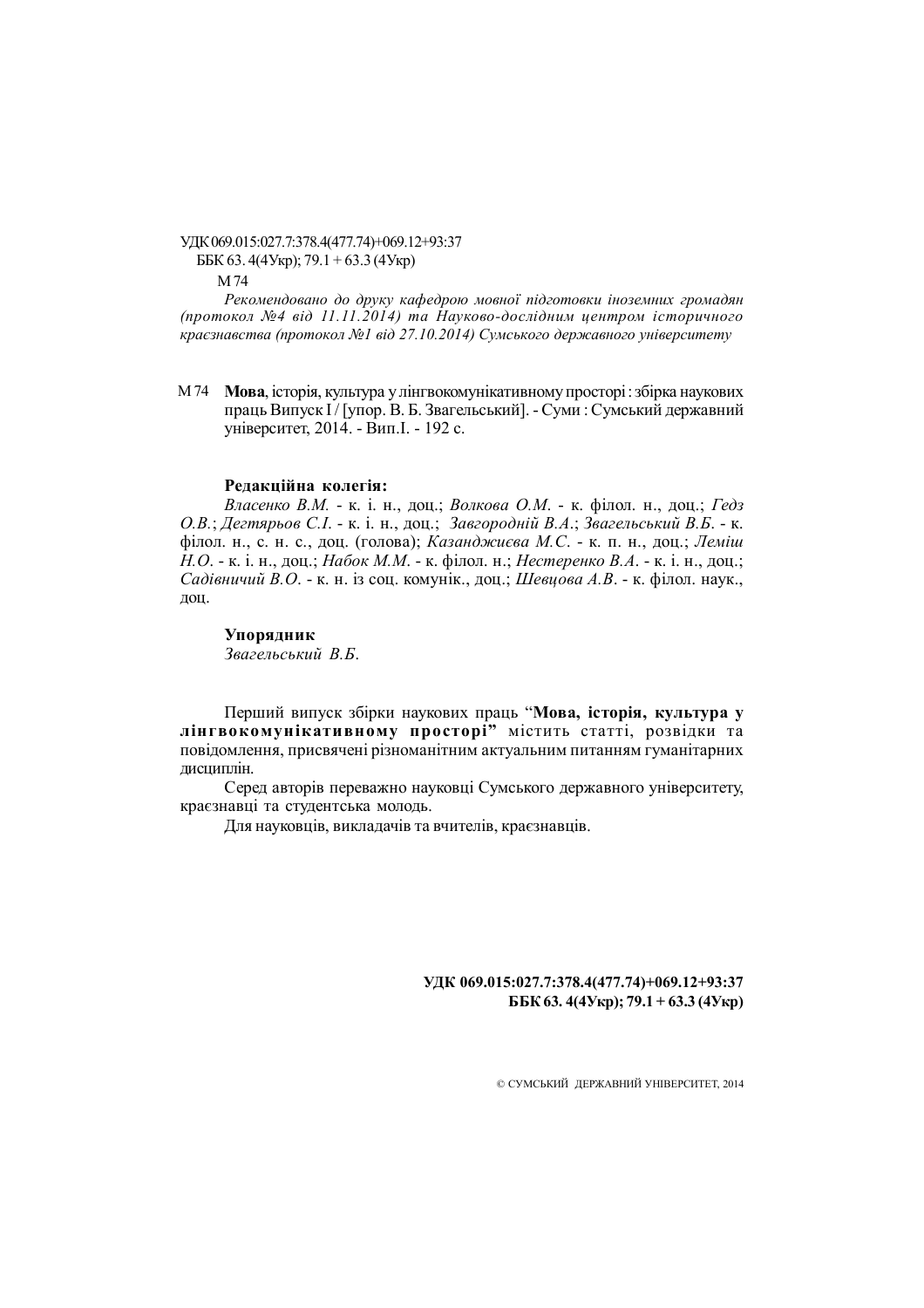#### **ZVAGELSKYI V. B.**

## **"THE TALE OF IGOR'S CAMPAIGN": THE TEXT OFTHE MASTERPIECE AND THE HISTORICAL CONTEXT**

Recently we celebrated 825 years of the events, sung in a masterpiece of national culture "The Tale of Igor's Campaign". As you know, the original text was lost during the fire of Moscow in 1812, so the further studying is based on this publication and manuscript copies created for Empress Catherine II.

The very same action of Seversky regiments headed by Novgorod-Seversky Prince Igor is also investigated on the basis of lengthy narratives of Hypatian and Laurentian Chronicles and "Russian History" of V.N. Tatyschev. Despite the tremendous achievements of scientists, the issue of disclosure of some "obscure" places in the text of "The Tale" continues to maintain a high level of relevance.

In this report we consider the well-known phrases of the work that have not yet found a clear interpretation, which makes corrections if needed, and all changes. These are phrases: "Thou beyond the Shelomyan" and "near the Plisnesk…"

The first phrase is a well-known refrain that is not traditionally referred by the researchers to the "obscure" or "bad" place of work, because the semantic context of the sentence is clear enough. The difficulty for clear understanding and adequate translation is the noun "Shelomyan", for which there is quite a vast literature.

In most translations of "The Tale" this lexical unit is translated as: "beyond a mountain" (M.O. Maximovich, L.Ye. Mahnovets, M.F. Hetmanets), "beyond mountains" (V.A. Zhukovskyy), "beyond the frontier-hill" (I .M. Vahylevych), "beyond the grave" (M.T. Rylsky), "beyond the mound" (K.V. Kudryashov), "... borderlands hill" (V.I. Stelletskyy), "beyond the hill" (D.S. Lihachov).

After analyzing numerous hypotheses one can draw a conclusion that the whole situation with the interpretation of the lexical unit as follows. Shelomyan is: hills, a mound, an elevation; a metaphor, a symbol; a mountain Kremenets near Izium; uplands in the area of Zolochiv-Bohodukhiv.

This situation is a natural consequence of the search, relying on only one component of localization - Shelomyan lexical unit, for which it is clearly established that it is a noun. Now let's try to determine what qualities should meet this mysterious object.

First of all, it should be located on the border, on the frontier between steppes and Rus, or in the vicinity of the latter, since it (Shelomyan) as if hides Rus from warriors, who have left abroad.

It should have large dimensions. Epic refrain and its role in the book, the scale of the author's thought, all focused information that is intended to convey the significance of a particular action (going beyond Rus, the early march on foreign soil in conditions of extreme natural phenomenon - Solar eclipse) do not allow to operate small categories such as a mound or a hill.

It should be artificial, man-made structure - to symbolize the state, homeland - Rus. Geographical, natural features in the book do not "act" by themselves - each of them either acts in some communication, or represents a concept different from the original.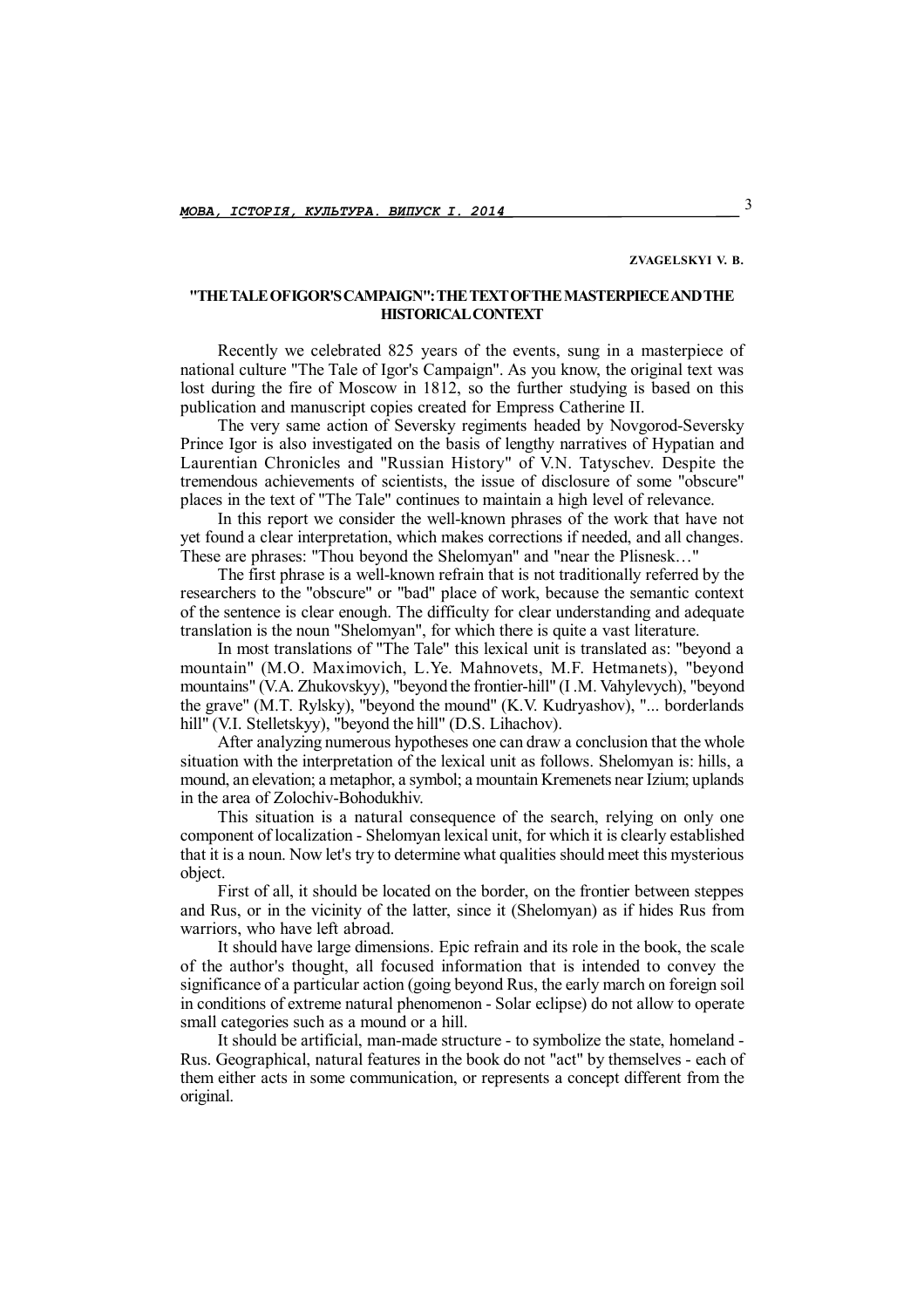It should be on the way of Seversky regiments. It should be borne in mind that the campaign's trail is still not completely defined. It turns out that on where a particular scientist localizes Shelomyan, depends the version of the route, and vice versa - the hypothetical route is tied to Shelomyan.

It should have its own name that in the era of "The Tale" would sound like "shelomyan", "shelomyen", "shelomya". It is assumed that the name at that time was already seen as a kind of archaic and spread not only to the object, but what is likely, to the whole surrounding countryside.

Among the many archaeological sites of established region one thing that immediately attracts is the concentration of monuments in the Middle Vorskla, in the area of Poltava-Okhtyrka. They "gravitated" to the center - the known Bilske settlement, which was the focal point uniting the Dnieper and the Don. This monument is well-known to archaeologists of Scythians times and historians of Antiquity times as city Gelon of Herodotus. It was the massive building with its size the hundreds or thousands of times greater than traditional ancient cities. By the parameters only this object throughout the whole Vorskla-Don region meets the requirements.

It is symptomatic that in times of Kievan Rus there also was the concentration of settlements that were in a sufficiently dense chain from the district Nitsaha to Opishnya [1, p. 24-25]. The linguists' search the name "Gelon" in Kiev and its surroundings among the lexical units "Zhelan-Solomianka" are well-justified. Indeed, the pre-Slavic and East-Slavic linguistic grounds with the active participation of the Scythian-Iranian language, the Greek component "Gelon" gets sound close to the circle "Zhelan-Shuliavka-Solomianka" [2, p. 104-108, 110]. If we now change the direction of reasoning to the opposite, so not to move from Antiquity to the present, but vice versa, and try to retrospectively simulate phoneme "Shelom", projecting it on the middle stage of Proto-Slavic language period (approximately VI-V centuries. B.C. that is the time of birth and existence of Gelon), we'll obtain almost perfect example of phonetic scheme, where the opposite end is a phoneme "Gelon".

Reinforces this hypothesis and the fact that on the detailed map of the Middle Vorskla region we find a waterlogged ditch-dead arm of river that was the old bed of the river Vorskla. It ran right under the settlement in the tract with the eloquent name "Old Vorskla"; slightly to the north leaked the old arm called Solomianyk, according to other sources - Solomianchyk [3, p. 166]. It is clear that, if we reject the diminutive suffix, then we can reach, as in our opinion, to the original sound \* s/sholom-shelomzhelom-gelom/n  $[4, p. 4-7]$ .

Another one of difficult-to-read places is the lines of text from the famous "troubled", i.e. obscure, incomprehensible dream of Grand Prince Sviatoslav Vsevolodovich. Most researchers believe with good reason that it is a broken piece. There are proposed many different interpretations, but still remained not fully understood both "the crowds of Bus" ("босуви врани" - in the original), "дебрьськи сани" (marsh snakes or funeral sledge), and who carried or what was carried to the blue sea.

Therefore, to find out where there were the events that Prince Sviatoslav saw in a dream, we must determine where there was Plisnesk. The views of researchers on this issue are quite controversial - from confident localization on the specific area to another word-dividing the text, in which the name itself disappears and other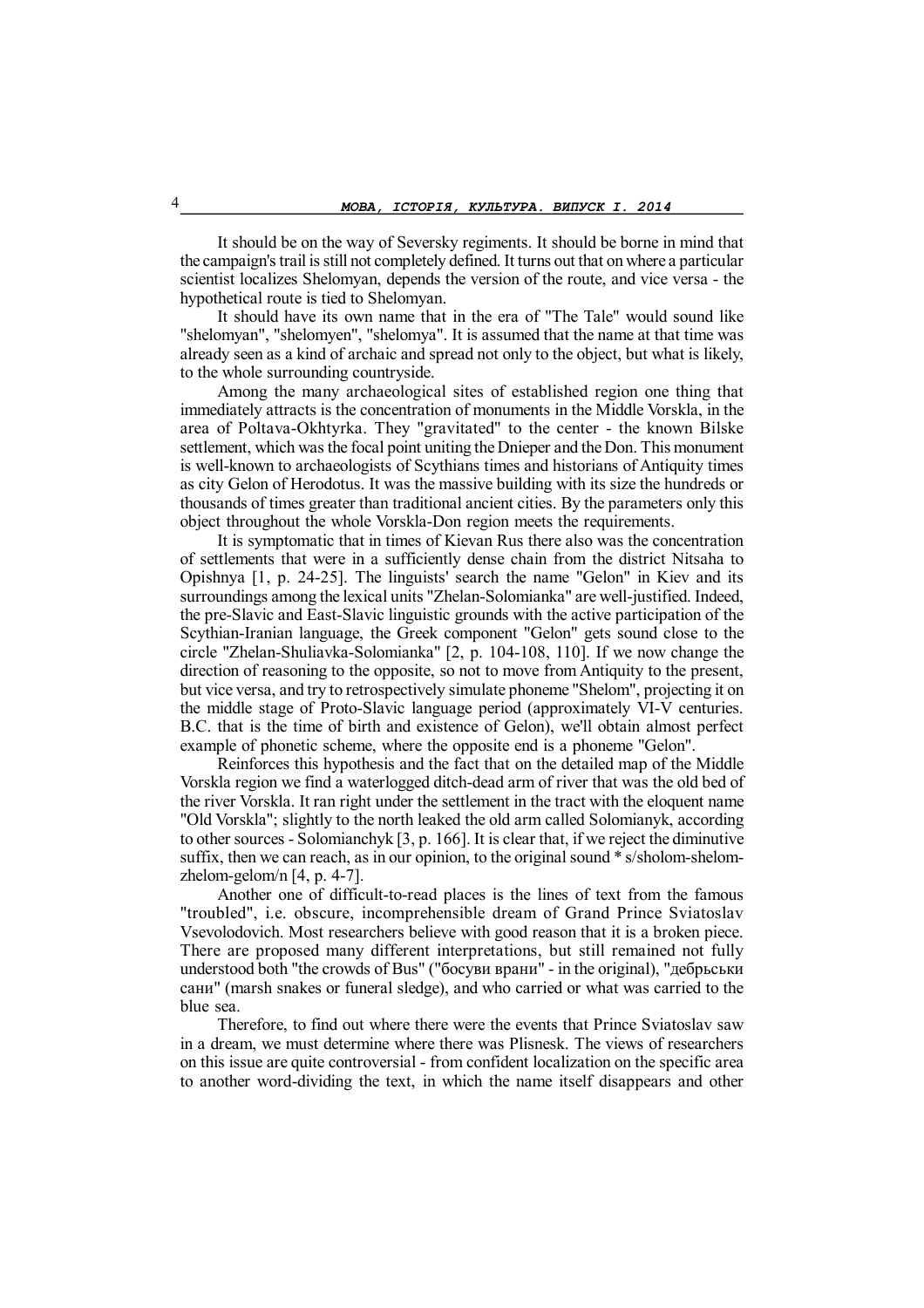words appear. These different views of the authors are generally grouped into three main hypotheses: Galician, Kievan and Linguistic. They contradict each other and, what is the most important, lack the logical reference to the geography of the Olgovytches' (descendants of Oleg Sviatoslavich) spring march of 1185. Thus, the issue of localization of Plisnesk of "The Tale" is quite complex and confusing.

However, some researchers' observations open up the possibility to discuss another hypothesis. We call it, on the basis of geographical factors, "Putyvlian". In 1961 S.I. Kotkov among several lexical parallels to "The Tale" in documents of XVI-XVII centuries in Putyvl register book of 1594 met hydronym "Plyesna" ("Плєсна"), where there was a "... in Gorodetsk district on the river on Plyesna". The scientist points out that the names of the old towns that are derived from the names of rivers with the suffix -sk are common, and thus the word "Plesnsk" from "Plyesna" is legitimate. He cites another case from Byelyevsk census books of 1614 that mention the river with the same name [5, p. 36-37, 40].

As the basis of this hypothesis we consider the idea that sad, terrible dream of Prince Sviatoslav was associated with a corresponding stroke of Kipchaks, who, as the author noted, "have shared out the cities on the Ros and the Sula".

So, it is obvious that Plisnesk of "The Tale" was located somewhere in the district of the river Rusa that flowed between Putyvl and Rilsk. Nearby our attention is attracted by the settlement with the local name "Gorodok", which is located near the village Gorky of Putyvl district of Sumy region near the confluence into the Seim of the small river with eloquent name "Plyuskva". This area is located in 30 km from Putyvl, which is equal to the average daily march of cavalry. The settlement has earthworks and ditches.

There is the only shortest path from Putyvl to Rilsk (Putyvl road, known since the end of the XVI century [6, p.136]), moving by which one should cross over the river Rusa. The researcher of this monument Yu.Yu. Morhunov notes that moving from Gorka to Putyvl it is impossible to bypass the Gorodok and the nearby district with a characteristic name Caesarean Garden. In the latter district is also located Old Russian settlement. Yu.Yu. Morhunov basing on topographic relief features suggests that this object could be fortification [7, p. 28].

Of course, the hypothesis of names "Plyuskva" and "Caesarean Garden", despite their phonetic similarity to lexical units of "The Tale" "Kysan" and "Plisnesk", should be viewed critically, as well as the similar hypotheses with different names near the village Pidgirtsi and Kyiv that underlying Galician and Kievan hypotheses. But here, finally, we have a situation with the main localization component - geographical, i.e., a particular region, the river Rusa, where there was a battle with Kipchaks. If they managed to cross the river, then the path to Rilsk and further to Kursk would remain open. This is what could bother Sviatoslav of Kiev, which metaphorically was depicted in his dream.

These considerations on Putyvlian localization of Plisnesk of "The Tale" hopefully will find confirmation in the further surveys in the district of Rusa and archaeological studies at Gorodok and Caesarean Garden.

In summary, it should be noted that the "obscure" places of "The Tale", at least the ones considered in this case, when analyzing them in the context of historical and geographical realities are decorated grammatically correct, precise by meaning and